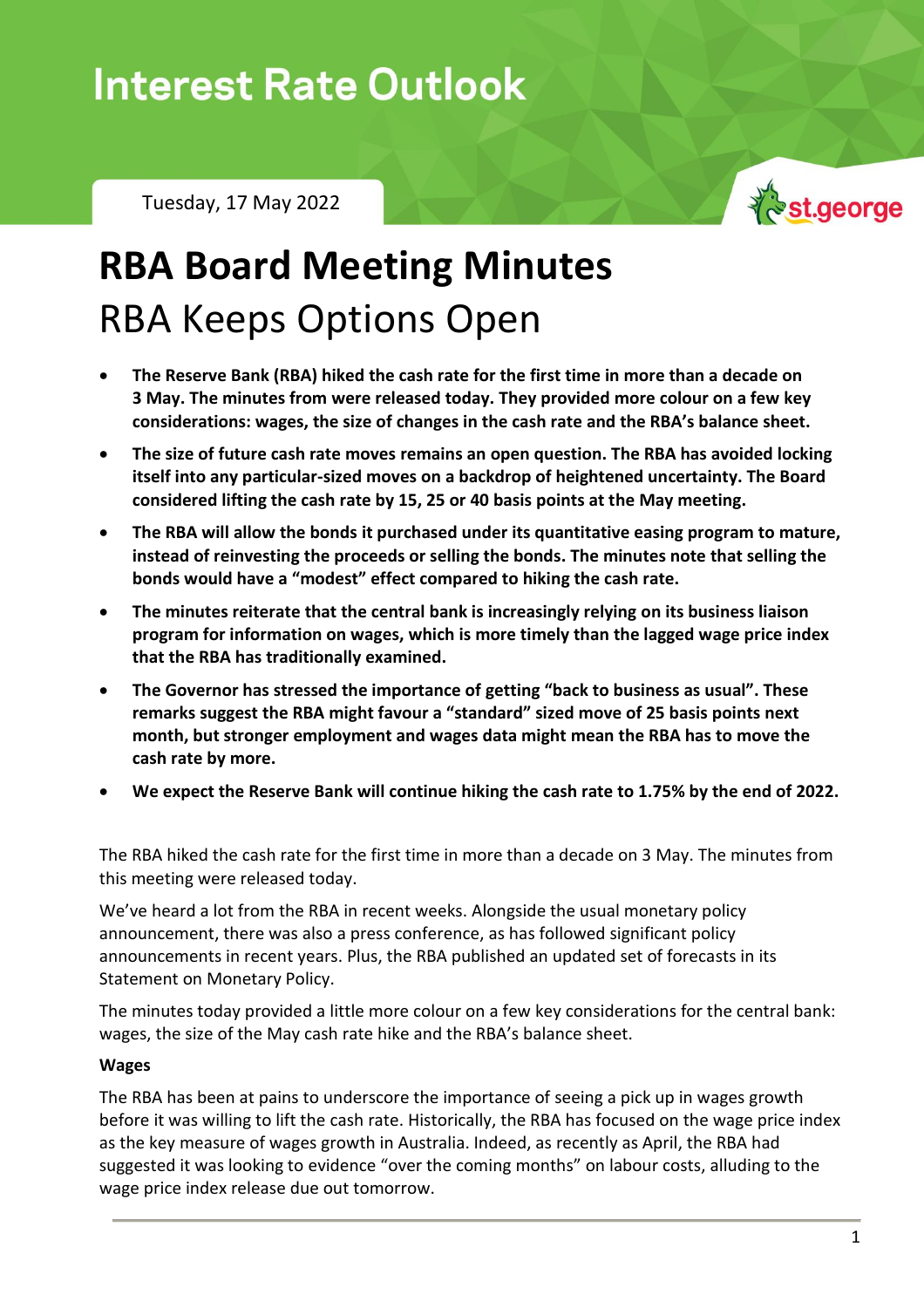However, inflationary pressures have picked up faster than the RBA expected. This meant the RBA could no longer be 'patient' in waiting for more data before lifting the cash rate.

The minutes spell out that the Board "considered whether it was necessary to wait for March quarter data on the Wage Price Index and broader measures of wages growth from the national accounts to be published. They agreed that this information would be helpful; however, the recent evidence on wages growth from the Bank's liaison and business surveys was clear".

This reiterates the messaging from recent RBA communications that the central bank is increasingly relying on more timely wages information from its business liaison program. The liaison program has found "labour costs were rising at a faster pace and that this was likely to continue" and that labour shortages are impacting many firms.

### **The size of cash rate moves**

Historically, the RBA has moved in increments of 25 basis points (e.g. 25, 50, 75 basis points etc). This changed during the pandemic when the RBA was nearing the zero lower bound and cut the cash rate by 15 basis points to 0.10% in November 2020.

The size of future cash rate moves remains an open question as the RBA has avoided locking itself into any particular-sized moves. The minutes note the Board considered lifting the cash rate by 15, 25 or 40 basis points at the May meeting.

The Board decided 15 basis points was not the preferred option given "policy was very stimulatory and that it was highly probable that further rate rises would be required". It was also noted that a "15 basis point increase would also be inconsistent with the historical practice of changing the cash rate in increments of at least 25 basis points".

The Board agreed 25 basis points was the preferred option because it would signal a return to "normal operating procedures". This echoes the Governor's remarks in the press conference, where he emphasised the importance of getting "back to business as usual". At the same time, the minutes also flagged a case for "an increase of 40 basis points could be made given the upside risks to inflation and the current very low level of interest rates".

## **The balance sheet**

The RBA's balance sheet tripled to around \$640 billion during the pandemic alongside the central bank's unconventional monetary policy programs, most notably, quantitative easing. The RBA announced it will allow the bonds it purchased under its quantitative easing program to mature, instead of reinvesting the proceeds or selling the bonds. The Governor said in his speech that we can think of the balance sheet as on "autopilot". This will place upward pressure on longer-term interest rates and is a form of monetary policy tightening.

The minutes provide more colour on the options the RBA considered for unwinding its balance sheet. The minutes explain the Board considered reinvesting the bonds as they matured, which "would maintain the stimulus associated with the stock of bonds held by the Bank, but would be inconsistent with the strength of the economy and the high level of inflation". The minutes also note that the effect of selling bonds, which would remove the stimulus associated with the balance sheet more quickly, would be "modest compared with the effect of increases in the cash rate".

The minutes reiterated the message following the Board meeting, that the RBA does not "currently plan" to sell government bonds and will allow the balance sheet to run down in a "predictable way". This is consistent with the RBA's use of the cash rate as its primary monetary policy tool.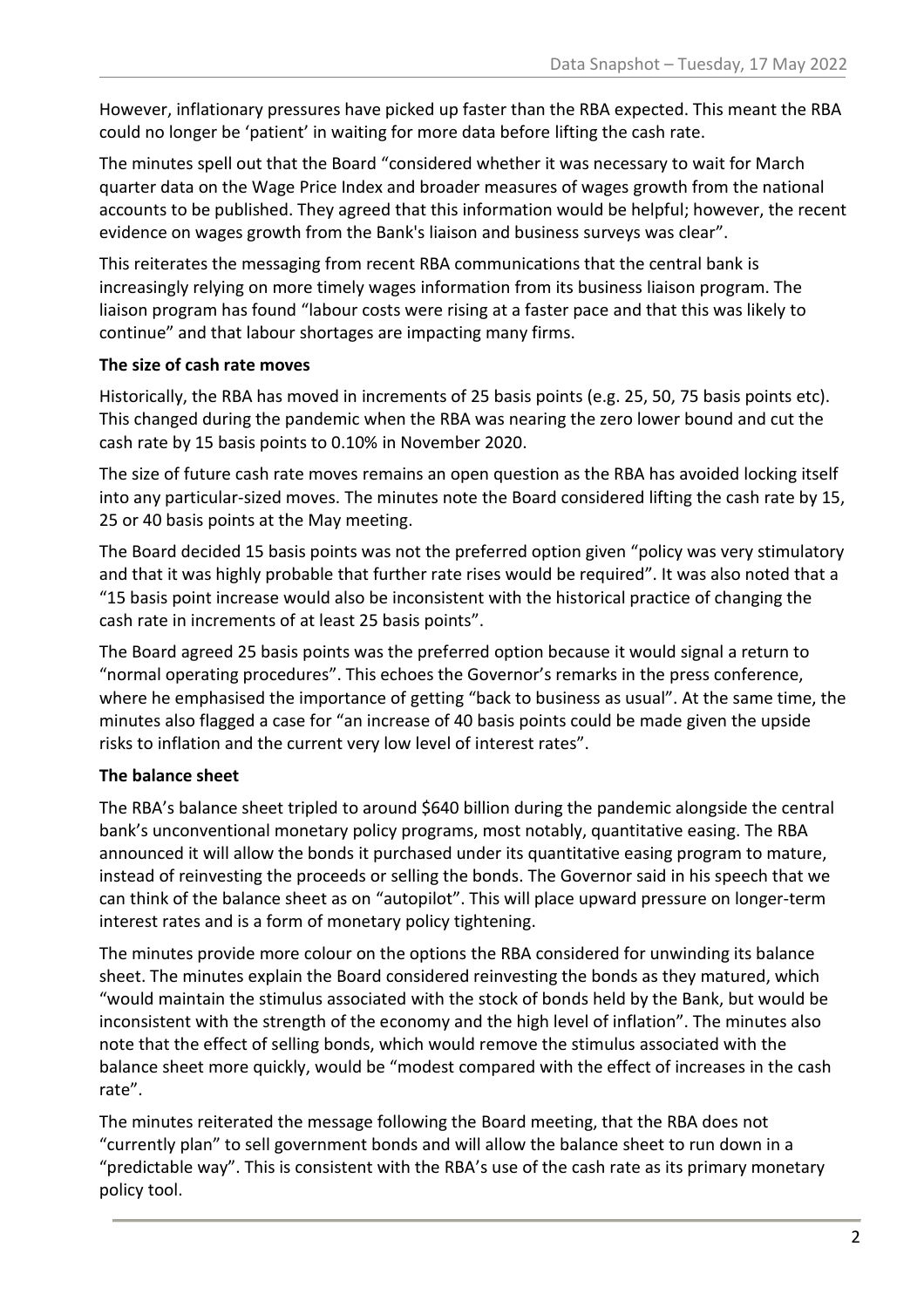### **Monetary policy**

The RBA's forecasts point to persistent, elevated price pressures and a tight labour market. The central bank projects inflation will peak around 6% and won't return to the top of the target band until 2024. Plus, the RBA forecasts the unemployment rate will continue to fall to around 3½ per cent next year.

Uncertainty remains elevated, and much will hinge on the evolution of the labour market and inflation. The easing of global supply disruptions, in addition to developments surrounding the war in Ukraine and China's zero-COVID strategy will also be key.

Another critical question is how household spending will evolve over the coming year. On one hand, higher interest rates, the hit to spending power as inflation outruns wages growth and slower growth in household wealth (alongside declining dwelling prices) will weigh on consumption. But at the same, the very strong jobs market and elevated savings will continue to support spending.

On this backdrop, we expect the RBA will look to quickly unwind the emergency settings implemented during the pandemic. We are expecting another rate hike next month. The wages, employment and national accounts data ahead of the June meeting will determine the size of the move. The Governor has stressed the importance of getting "back to business as usual" and the minutes suggest the central bank is keen to signal a return to "normal operating procedures".

These remarks suggest the RBA might favour a "standard" sized move of 25 basis points next month, but stronger employment and wages data might mean the RBA has to move the cash rate by more. Interest rate markets are expecting at least a 25 basis point hike. A 25 basis point hike is 120% priced.

We expect the Reserve Bank will continue hiking the cash rate to 1.75% by the end of the year.

**Matthew Bunny, Economist** Ph: (02) 8254 0023